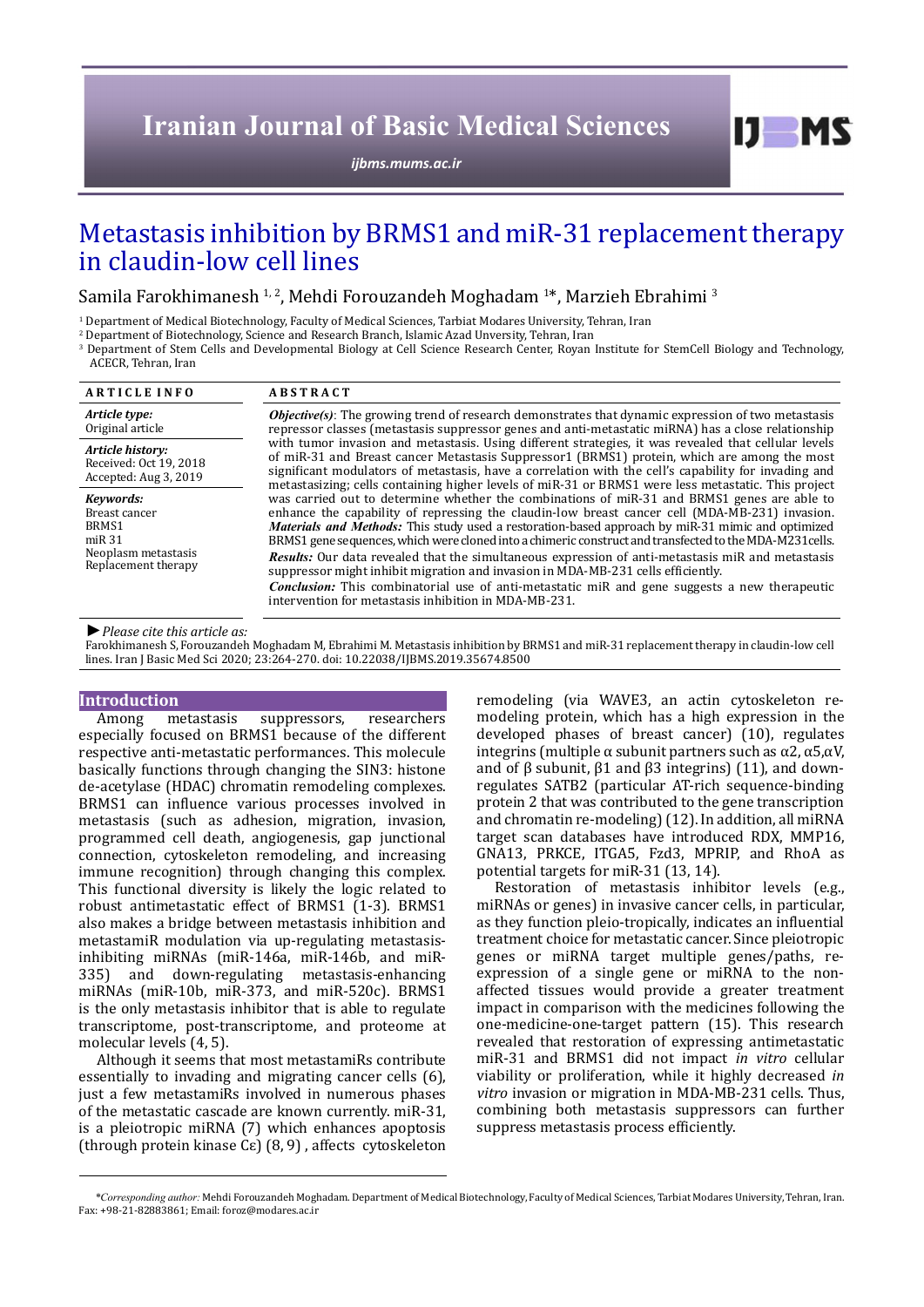# **Materials and Methods**

### *Generating DNA constructs*

First, retrieving the mature miR-31 sequence was performed via miRBase. Afterward, top and bottom oligo sequences of miR-31 were developed according to the kits' instruction and chemically synthesized (Fazapajooh, Iran). Next it was annealed by μM200 concentration of each top and bottom strand, 10X oligo annealing buffer, RNase, and DNase-free water, and thereafter cloned within pcDNA 6.2-GW/EmGFPmiR following manufacturer's protocols to produce pcDNA 6.2-GW/EmGFPmiR/miR-31 (pc.miR31). The oligonucleotide sequences for miR-31 were:

#### *Top strand*

5′TGCTGTTTCTAGGGATGCTGATGCTGGTTTTGGCCACT-GACTGACCAGCATC AATCCCTAGAAA-3′

#### *Bottom strand*

# 5'CCTGAGGCAAGATGCGCATAGCTGTCAGTCAGTGGC-CAAAACAGCTATGCCAGCATCTTGCCTC 3'

In order to recognize possible target genes of miR-31, TargetScan, miRanda, miRDB, and PicTar databases were used. In order to reach maximum levels of expressions, GenScript (Genscript Corporation Piscataway; NJ, USA) was used to optimize the BRMS1 gene sequence. Next, the optimized gene was cloned into pcDNA 6.2-GW/ EmGFPmiRneg (pc.neg) control plasmid (Invitrogen, Carlsbad, CA, USA) (pc.BRMS1) and pcDNA 6.2-GW/ EmGFPmiR-31 (pc.miR-31.BRMS1) through SalI and DraI restriction enzymes (Roche Applied Science; Castle Hill; NSW, Australia). The resulting chimeric vector causes (co-cistronic) co-expression of BRMS1in the position of EmGFP and miRNA-31 included in a murine miR-155 setting under human cytomegalovirus promoter. Sequencing was used to confirm the accuracy of each chimeric vector.

### *Cell culture*

#### *Cell lines*

Cell lines were obtained from ATCC, including MCF-7 (low invasiveness breast cancer cells, luminal breast cell line), MDA-MB-231 (high intrusiveness triple-negative breast cancer cells, claudin-low cell line), and MCF-10A (normal breast cell line).

#### *Tissue collection and Single-cell suspensions procurement*

Reduction mammoplasty materials were inserted into sterile falcons with Dulbecco's modified Eagle's medium/Ham's F-12 (DMEM/F12) with 5% fetal bovine serum (FBS), 100 U per ml penicillin,  $100/\sim g$ per ml streptomycin at 4 °C; then, it was transported to the laboratory. The tissue was processed to separate epithelial from stromal constituents. Skin and fatty regions were dissected, and the residual tissue was slowly lacerated with opposing scalpels. The tissue was transported to a sterile 50-ml conical centrifuge falcon with a magnetic stir bar, and enzyme digestion mixture involving 2% FBS, 2X antibiotic, 200 U/ml crude collagenase (Sigma, Missouri, USA), and 100 U/ ml hyaluronidase (Sigma, Missouri, USA). Enzymatic digestion was performed at 37 ° C by gently agitating via a hybridizer. After overnight incubation, suspension was pelleted at 80 x g for 30 sec. Fatty layers were eliminated, pellet (pellet A) was maintained, and supernatants were transported to a novel falcon and centrifuged at 200×g for 3 min and repeated for pellet B. Both pellets were re-suspended in pre-warmed enzyme digestion mix (Trypsin/EDTA) in 15-ml clear plastic centrifuge tubes. Then trypsin was neutralized by Hank's buffer plus 2% FBS; centrifuging of tubes was done at 350×g for 5 min. The supernatants were eliminated, and 2 ml pre-warmed Dispase (Sigma, Missouri, USA) with a concentration of 5 mg/ml and DNaseI with a concentration of 5 mg/ml were added to pellets, and pipetting was performed for 1 min. the suspensions then were diluted by Hank's buffer and filtered through 40 µm nylon mesh. Centrifugation was done at 350×g for 5 min, and supernatant was discarded. The culture medium (DMEM/F12) was added to the pellet.

### *Flow cytometric analysis of surface expression level of CD44+ /CD24- in claudin-low MDA-MB-231 cells*

Trypsinization of MCF-7, MDA-MB-231, and normal breast cells (separated from Reduction mammoplasty material) was performed and suspended in PBS at  $1 \times 10^5$  cells/ml density. Propidium iodide at the ultimate concentration of 2 μg/ml was poured into the cells to gate viable cells. The cells were stained with fluorophore-conjugated antibodies versus 2 human cell surface markers, that is, fluorescein isothiocyanate (FITC) conjugated CD24 (StemCell Technologies Inc, Vancouver, Canada) and phycoerythrin (PE) conjugated CD44 (eBioscience; San Diego; CA: USA), and their isotype controls at the concentrations suggested by manufacturers. Then, incubation was done at 4 ° C in the dark for 30 to 40 min. When incubation was done, the cells were washed 3 times to eliminate unbound antibody. 530/30 nm (FL1) and 585/42 (FL2) bandpass filters and logarithmic amplification were used to collect fluorescence emission. Data were analyzed using the Flowjo software package.

#### *Transfections*

5 4 cells of MDA-MB-231 and MCF-7 cell lines were placed in 24-well plates and incubated overnight. Both cell lines were transiently transfected by pc.neg, pc.miR-31, pc.BRMS1, and pc.miR-31.BRMS1, using (lipofectamine 2000 Invitrogen, Carlsbad, CA) for subsequent experiments. 48 hr post-transfection, green fluorescent protein (GFP), and flowcytometry were used to determine efficacy.

#### *MTT assay*

The cell density of MDA-MB-231 cells was set to  $3\times10^2$  cell/ml for single-cell suspension. Seeding a volume of 500 ml single-cell suspension was established within 24-well plates. When the cells achieved 80% confluency, they were transfected with regard to the earlier description. Each transfection was done three times. 24 hr post-transfection, the cells were trypsinized and re-suspended in 1 ml medium, and then these cells were diluted five times. Seeding was performed in 96 well plates. When the cells were grown for 24, 48, and 72 hr at 37 °C in 5%  $CO<sub>2</sub>$  incubator, their incubation was performed with 10 µl methyl thiazolyl tetrazolium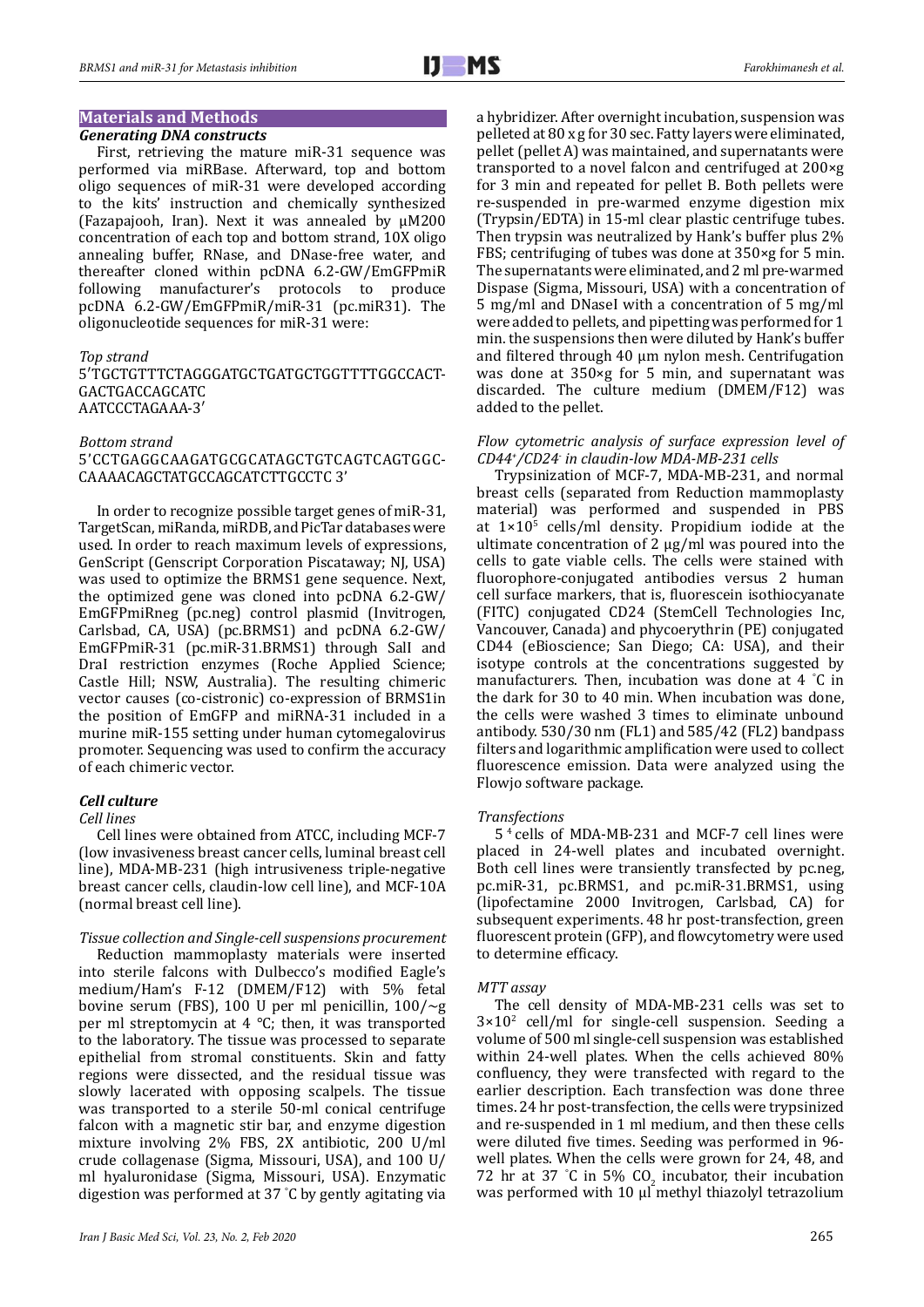(MTT, 0.5 mg/ml, Sigma, St Louis, Missouri, USA) per well. Following cell incubation with MTT for four hours, an inverted microscope was employed for observing formazan crystallization. The culture medium was aspirated. Then, 100 ml dimethyl sulfoxide (Sigma, St Louis, Missouri, USA) was used to dissolve crystals per well. An ELISA (enzyme-linked immunosorbent assay) plate reader at 570 nm wavelength (reference wavelength 630 nm) was used to measure the optical density.

# *Extracting RNA and real-time PCR*

RNeasy mini kit (Qiagen, Hilden, Germany) was employed to extract total RNA from three cell lines before and 48 hr after transfection. The Revert Aid First Strand cDNA Synthesis Kit (Fermentas; Thermo Fisher Scientific, Waltham, MA, USA) was applied for random selection of cDNA from total RNA. Real-time PCR assays were done three times through Sybr Premix Ex Taq II (Takara; Tokyo, Japan) on a Rotorgene 3000 series PCR machine (Corbett Research, San Francisco, USA) using following primers for endogenous BRMS1, OCT-4, and Survivin, respectively:

BRMS1F.5'-AGC TCT GAA TGG TGG GAT GAC-3' BRMS1R.5'-CAC GAT GTA TGG GCC AGA AAC-3' Oct-4 F.5'-GTTCTATTTGGGAAGGTATTC-3′ Oct-4 R. 5′-ACTGGTTCGCTTTCTCTTTC-3′ Survivin F. 5′-CCACCGCTACTCTACATTC-3′ Survivin R. 5′-CTTTCTCCGCAGTTTCCTC-3′

Rotorgene software and PCR machine were used to collect and analyze data. Moreover, the comparative quantification characteristic of the Rotorgene software was selected for determining the relative levels of expressions. Each mRNA quantification datum was normalized to βactin, and changes in the folds of expression were determined by the comparative Ct (ΔΔCt) technique.

# *Extracting miRNA and real-time PCR*

Total RNA, with efficient recovery of small RNAs, was drawn out from 3 cell lines before and 48 hr after transfection using the miRCURY RNA isolation kit (Exiqon, Denmark), and miRCURY LNA™ Universal RT miRNA PCR, polyadenylation, and cDNA synthesis kit (Exiqon, Denmark) were used for reverse transcription of 2 μl of total RNA in 10 μl reactions. 4 ul of cDNA diluted 50x and 1 ul of forward and reverse primer were assayed into 10 ul PCR reactions for detection of the mature form of miR-31, through miRCURY LNA Universal RT microRNA PCR Kit and LNA microRNA Primer Sets, based on the instructions of miRCURY LNA™ Universal RT miRNA PCR. DNA and RNA spike-ins were considered in the qPCR and RT phases. Negative control with no reverse transcriptase enzyme has also been treated and included in the profile as the specimens. Rotorgene software was applied to determine Ct values and generate amplification and melting curves. Each assay was checked in terms of different melting curves. T was evaluated to check whether it is within the defined ranges for assaying. Only assays determined

with 5 Ct's lower than the negative control and with Ct < 37 were considered to analyze data. Those data, which did not meet the criteria, were excluded from any additional analyses. Raw Ct values were corrected by the average amplification efficiency.

U6 small nuclear RNA was applied as an internal control for normalizing RNA input in a real-time RT-PCR assay, and the Pfaffl method was used for specifying relative quantities of expressions.

## *Scratch assay*

MCF-7 and MDA-MB-231 cells were plated in 6-well plates. The cells were cultured in a medium with 10% FBS to close confluence of the cell monolayer. Afterward, a linear wound was generated in the mono-layer via scratching through a plastic pipette tip. PBS was used to wash the mono-layer two times for removing debris or separated cells. The wounded mono-layer was incubated for 24 hr. The cell migrated to the wound site was detected via an inverted microscope at times 0 and 24 after scratching.

# *Transwell migration assay (TMS)*

TMS was done on the basis of the company guidelines through transwell cell culture chamber units (Millipore, Billerica, MA, USA) with 8-μm pore size polycarbonate membranes. The migration rates were determined by counting the migrated cells to the bottom of the filters in various fields under a microscope at 200×. Assays were iterated three times.

# *Tranwell invasion assay*

The cell invasion assay was conducted under similar conditions with migration assay, with the exception of coating transwell cell culture chambers with matrigel. The migrated cells were counted by an inverted microscope. A similar process was fundamentally proceeded for measuring transwell cell migration towards a chemoattractant via replacement of Matrigel-coated transwell chambers with the un-coated transwell chambers.

## *Statistical analyses*

Each experiment was conducted no less than 3 times for all groups. Outputs were written as the mean SD. The student's t-test was employed for determining statistical significance. The asterisk implies it is significant (*P*<0.05).

## **Results**

# *Claudin-low MDA-MB-231 cells have a high proportion of CD44+/CD24- cells*

For testing the hypothesis that MDA-MB-231 cell lines possess a high proportion (>90%) of CD44<sup>+</sup> /CD24 cells, MDA-MB-231, MCF-7 cell lines, and normal breast cells (separated from reduction mammoplasty material) were assessed via flowcytometry to investigate the expression of CD24 and CD44 surface proteins, which have a main relation with breast cancer stem cell markers. CD44+ /CD24- cells percentage in MDA-MB-231, MCF-7, and normal breast cells were 95%, 8%, and 6-7%, respectively (Figure 1A).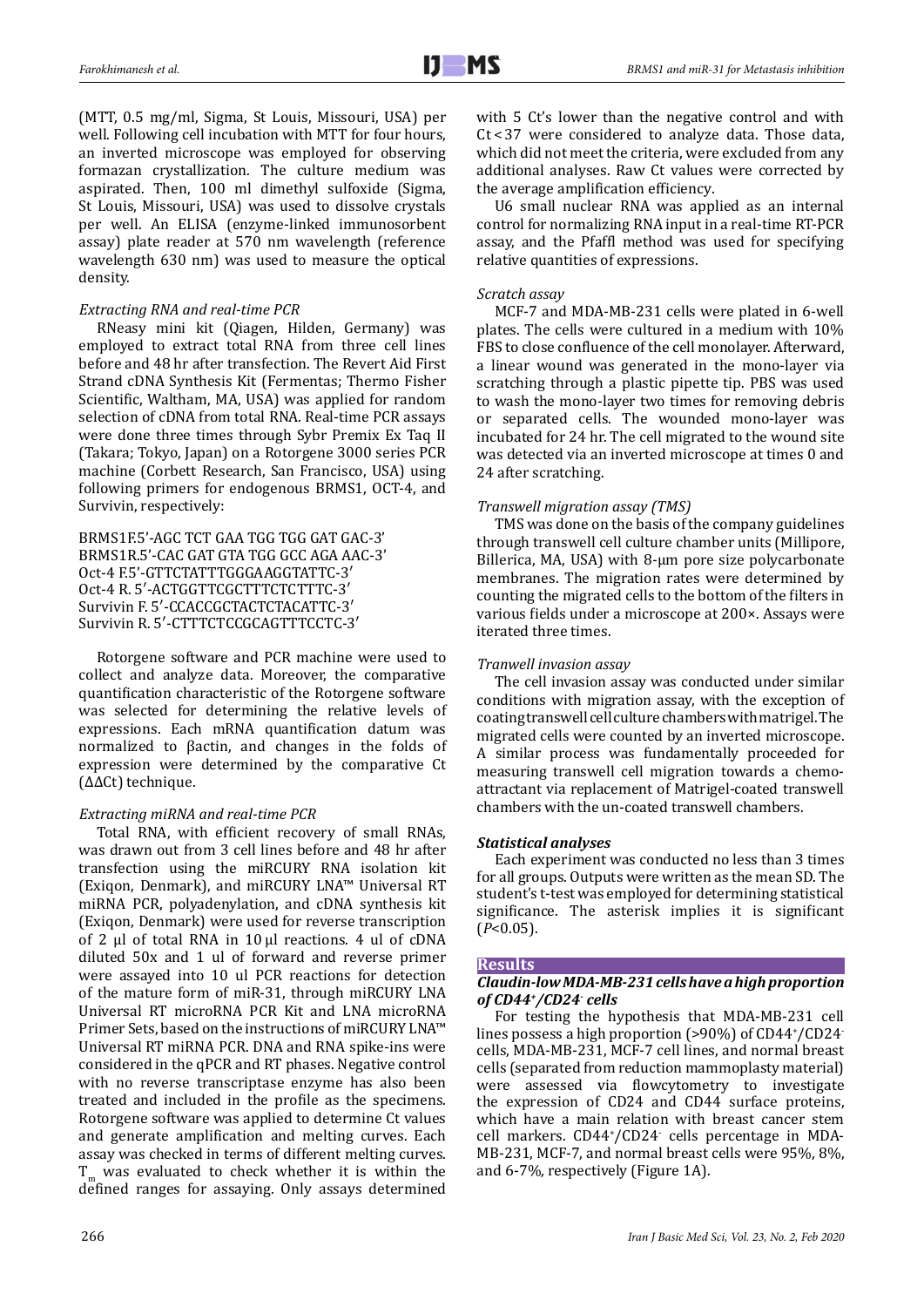



**Figure 1.** A) Normal breast cells (separated from reduction mammoplasty material), MCF-7 and MDA-MB-231 flow cytometry. The percent of CD44+ /CD24- cell population is 11% in normal breast cells, 25% in MCF-7 cells, and 88% in MDA-MB-231 cells. B) Relative expression of Oct-4 and Survivin in MDA-MB-231 and MCF-7. (\**P*-value<0.05)

## *The expression levels of Oct-4 and Survivin are significantly high in claudin-low MDA-MB-231 cells in comparison with luminal MCF-7 cells*

For further characterization of MDA-MB-231 cells, expressing putative stem cell marker, Oct-4, and antiapoptotic protein, Survivin were analyzed. Outputs demonstrated that the levels of Oct-4 and Survivin expressions in MDA-MB-231 cells are considerably higher (5 fold and 4.3 fold, respectively) than MCF-7 cells (Figure 1B).

# *Anti-metastatic miR-31 and BRMS1 expressions were lower in claudin-low MDA-MB-231 cells in comparison with luminal MCF-7cells*

For proving that miR-31 levels decreased in MDA-MB-231 cells, this study made a comparison of miR-31 levels in MDA-MB-231, MCF-7, and MCF-10A. The comparison revealed that MDA-MB-231 cells have significantly lower levels of miR-31 than MCF-7 and MCF-10A. The expression of miR-31 in MCF-10A was 52 fold more than MDA-MB-231 and almost 1.47 fold more than MCF-7 cells (Figure 2A). Moreover, BRMS1 level was assessed prior to any treatment. Evaluation outputs indicated that expression level of BRMS1 was 10 fold lower than MCF-7 and almost 6 fold lower than MCF-10A (Figure 2B).

## *miR-31 and BRMS1 up-regulation in claudin-low MDA-MB-231 cells did not affect these cells proliferation*

The growth rate of MDA-MB-231 cells was contrasted between untreated pc.neg, pc.miR-31, pc.BRMS1, and pc.miR-31.BRMS1 transfected cells. At 24, 48, and 72 hr post-transfection, the rate of cell proliferation was almost identical in 4 groups. Up-regulation of BRMS1 and miR-31 did not have any effects on the proliferation of MDA-MB-231cells (Figure 3).



**Figure 2.** A) The level of miR-31 expression in MDA-MB-231, MCF-7, and MCF-10A. B) The level of BRMS1 expression in MDA-MB-231, MCF-7, and MCF-10A. (\**P*-value < 0.05)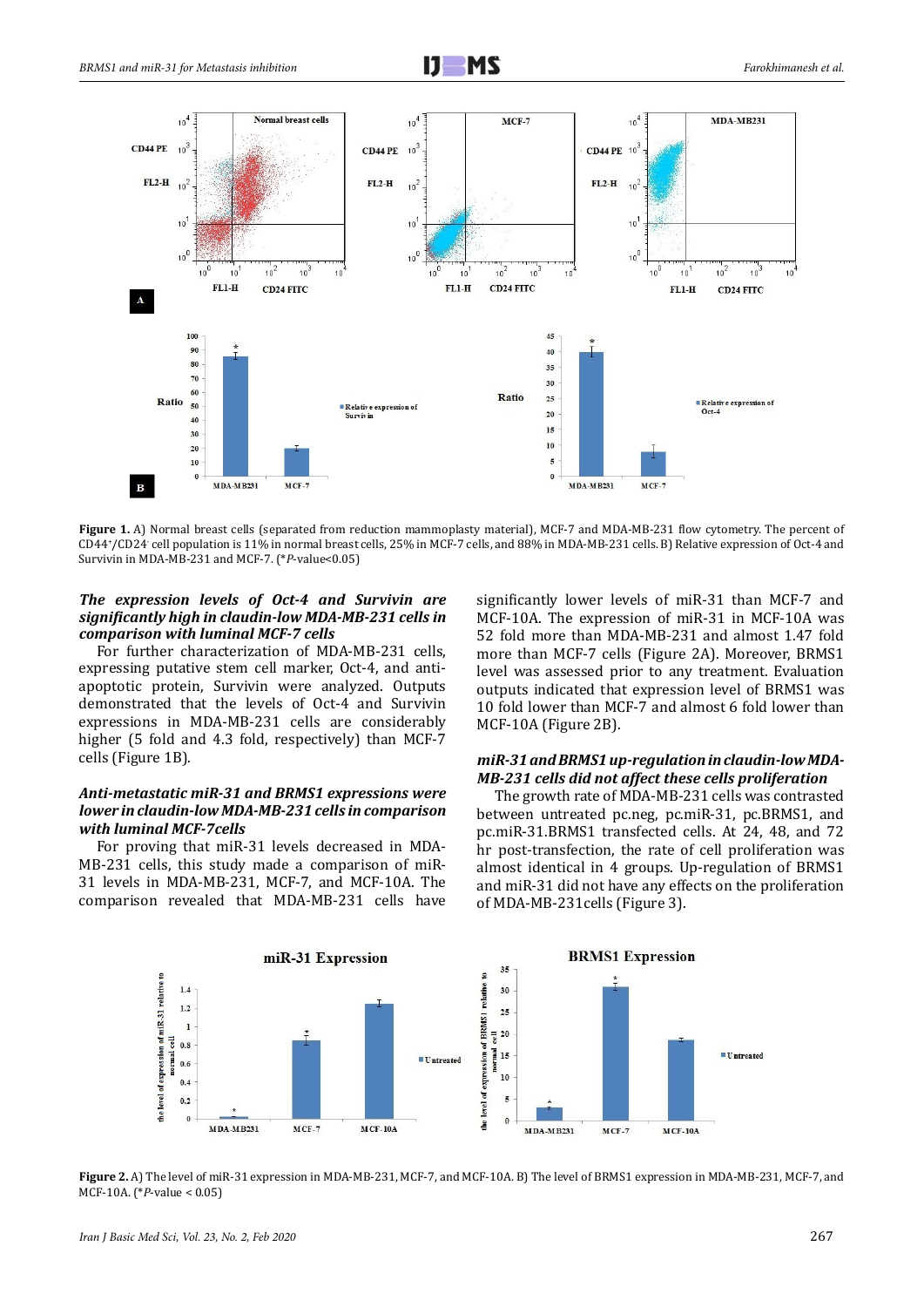

**Figure 3.** Proliferation rates of untreated and pc.neg, pc.miR-31, pc.BRMS1, and pc.miR-31.BRMS1 transfected MDA-MB-231 after 24, 48, and 72 hr

# *Restoring miR-31 and BRMS1 expressions prevents the migration of claudin-low MDA-MB-231 cells*

A wound-healing assay was done for assessing the impacts of miR-31 and BRMS1 on cell migration. According to Figures 4A, B, and C), scratching test showed that 48 hr after transfecting, the scratch width in pc.miR-31.BRMS1 transfected MDA-MB-231 group was almost the same as untreated MDA-MB-231 at zero time (326.3 µm). This width was significantly wider than the pc.neg transfected MDA-MB-231 group (127.1  $\mu$ m) and the untreated group (130  $\mu$ m). As expected, the untreated MCF-7 at zero time, the untreated MCF-7 after 24 hr, pc.neg group, and the pc.miR-31.BRMS1 transfected MCF-7 had no significant difference in scratch width, and the range of changes was between 121-130 µm.

## *miR-31 and BRMS1 suppress migrating and invading claudin-low MDA-MB-231 cells*

For determining whether miR-31 and BRMS1 regulate MDA-MB-231 cell invasion and metastasis or not, this study carried out *in vitro* gain-of-function analyses via ectopic expression of miR-31 and BRMS1 in MDA-MB-231 and MCF-7 cells. Transwell migration and invasion assays were performed on pc.neg, pc.miR-31, pc.BRMS1, and pc.miR-31.BRMS1 cells. We observed that ectopic expression of miR-31 and BRMS1 considerably (not less than 8.5 fold reduction) inhibited invading MDA-MB-231 cells in Transwell assays with Matrigel, and declined the cell migration in Transwell assays with no Matrigel (Figures 5A, B).



**Figure 4.** (A) Scratch assay in MDA-MB-231 at zero time [(a1). Scratch assay in untreated MDA-MB-231 after 24 hr (a2). Scratch assay in pc.neg transfected MDA-MB-231 after 24 hr (a3). Scratch assay in pc.miR-31.BRMS1 transfected MDA-MB-231 after 24 hr (a4). Scratch assay in MCF-7 at zero time (b1). Scratch assay in untreated MCF-7 after 24 hr (b2). Scratch assay in pc.neg transfected MCF-7 after 24 hr (b3). Scratch assay in pc.miR-31.BRMS1 transfected MCF-7 after 24 hr (b4)]. (B) The width of the scratch at different times in MDA-MB-231. (C) The width of the scratch at different times in MCF-7. (\**P*-value < 0.05)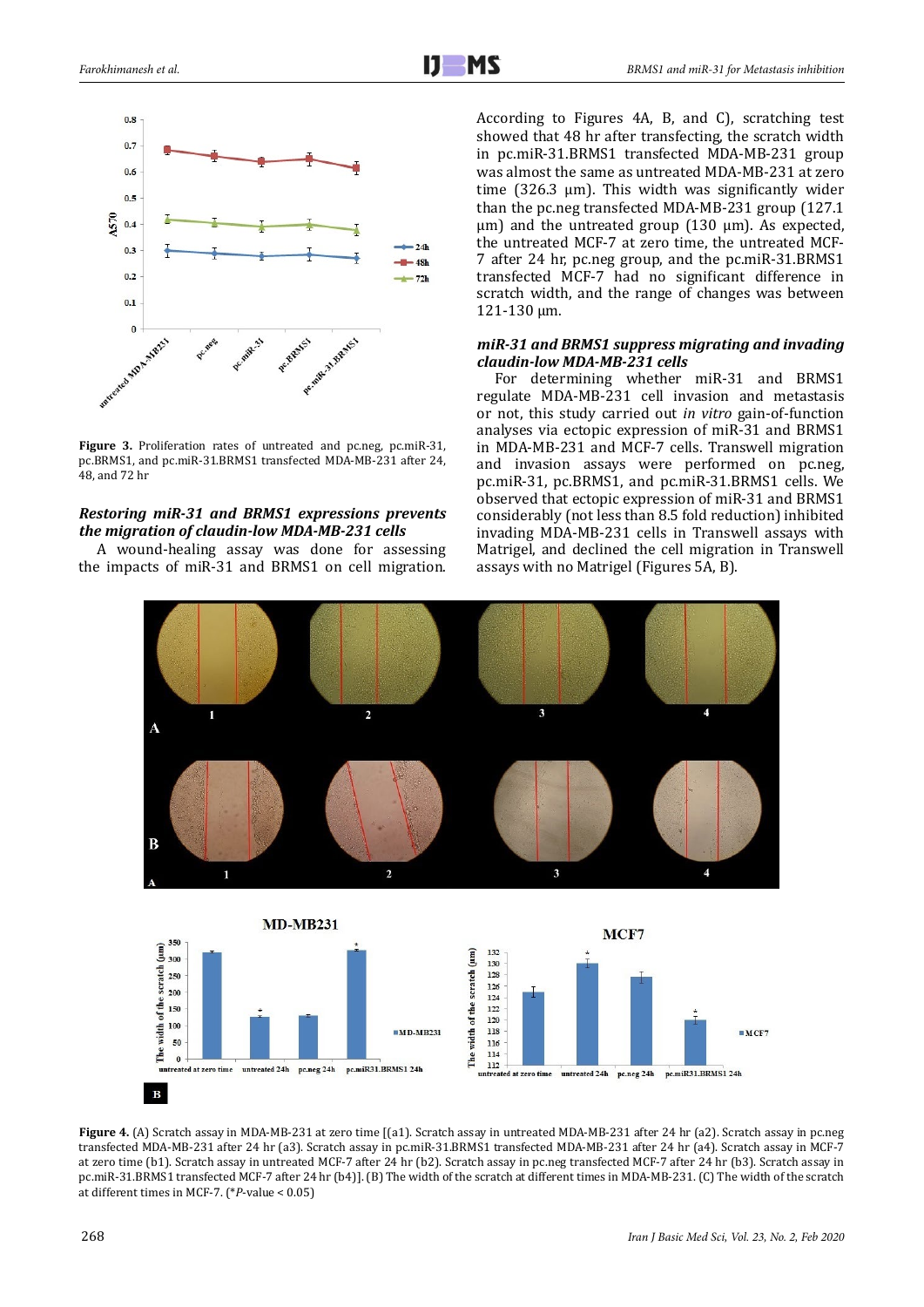

Figure 5. A) Invasion assay in pc.neg, pc.miR-31, pc.BRMS1, and pc.miR-31.BRMS1 transfected MDA-MB-231 after 24 hr. B) Invasion percent in p c.neg, pc.miR-31, pc.BRMS1, and pc.miR-31.BRMS1 transfected MDA-MB-231 after 24 hr. (\**P*-value < 0.05)

#### **Discussion**

Replacement treatments have emerged as a highly hopeful treatment strategy for cancer especially for its most deadly aspect, metastasis (16). Such therapy includes reintroducing a molecule (e.g., gene or miRNA molecules) for restoration of a loss-of-function, and in this way, it provides a novel ground and chance for exploring remedial potentials of metastasis inhibitors (16, 17). Since replacement treatment gives back gene products already found in normal tissues, it minimizes the toxicity. In addition, most molecules with differential expression are inhibited in metastatic tumor tissues in comparison with healthy tissues. This fact proposes that the possibility of being a tumor or metastasis suppressor is more than being oncogene (18). In this regard, replacement of pleiotropic molecules has gained much attention because their mechanisms of action are in line with our recent opinion of metastasis as a pathway disease. Considering these points, pleiotropically acting BRMS1 and miR-31 were selected for replacement therapy. As many replacement therapies are more sufficiently effective with a combinatorial approach (19), we have devised a combinatorial therapeutic intervention by using two potent metastasis suppressors including metastasis suppressor gene and metastasis suppressor miRNA, which act pleiotropically to inhibit metastasis. Both of the inhibitors function on the selective phases of metastatic cascade. BRMS1 inhibits metastasis by repressing several phases in the cascade via regulating different metastasis-related genes and metastasis-regulatory microRNAs (20).

To evaluate the effectiveness of this combinatorial strategy, the MDA-MB-231 cell line, which was enriched with stem cell-like features and has a high invasive potential, was selected. Our results were in concordance with reports regarding the high proportion (>90%) of CD44+ /CD24- cells in MDA-MB-231 cell lines (21-23). For further characterization of MDA-MB-231 cells, expressing Oct-4 (putative stem cell marker) and antiapoptotic protein Survivin (24) were analyzed. Results

*Iran J Basic Med Sci, Vol. 23, No. 2, Feb 2020* 269

indicated that MDA-MB-231 cells had higher expression rates of Oct-4 and Survivin in comparison to nonmetastatic cells. Endogenous expressions of miR-31 and BRMS1 molecules were assessed with the intention of confirming their down-regulated expression. It was hypothesized that such molecules sustain the differentiated mode of the organs. Expression patterns of these molecules correspond to a similar procedure during developing, differentiating, and cancer. Expression levels of the molecules will be low during development, rise to the highest level after differentiation to the adult state, and ultimately decrease in cancer. Previous research performed on miR-31 and BRMS1 independently found that restoration of the molecule expression returned the normal phenotypic characteristic. In support of our results, previous reports have demonstrated that an inverse correlation exists between BRMS1 and miR-31 expression, disease development, and lengthy survival of people suffering from breast cancer (25-27). Our anti-metastatic construct restored the expression of these molecules. Up-regulating miR-31 and BRMS1 suppresses cell invasion and migration in MDA-MB-231 cells. This study found that ectopic expression of BRMS1 and miR-31 molecules mainly influenced the invasive procedure instead of the rapid growth of MDA-MB-231 cells.

#### **Conclusion**

We obtained credible proof that re-expressing miRNA-31 and BRMS1 suppresses cell migration and invasion in MDA-MB-231 cells by modulating different molecules engaged in metastatic cascade. Hence, the notion of the use of the chimeric replacement treatment constructs might be applied as a potential treatment for breast cancer metastasis.

#### **Acknowledgment**

The authors wish to thank Tarbiat Modares University for supporting the conduct of this research.